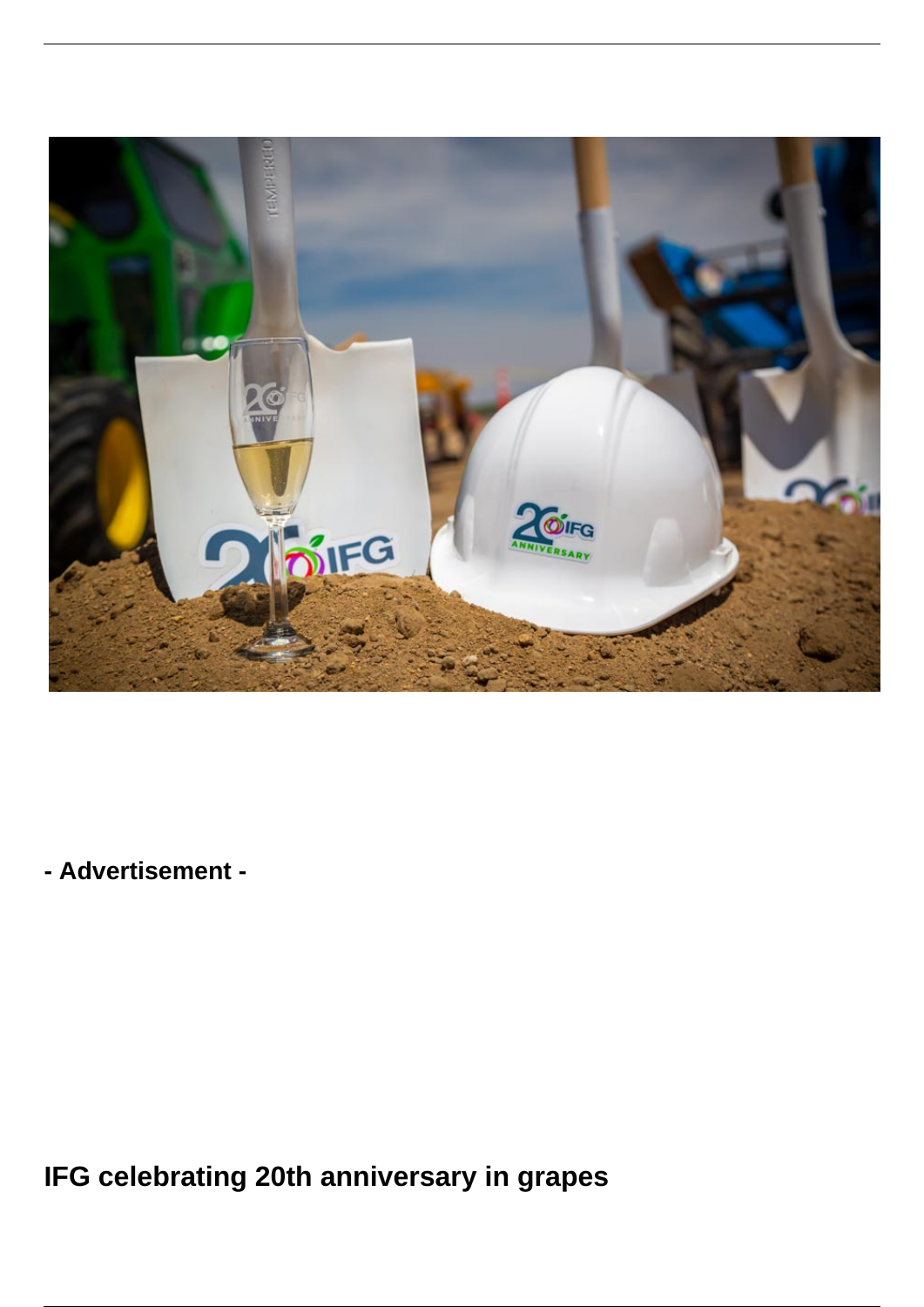By

Keith Loria

June 4, 2021

Since 2001, Bakersfield, CA-based IFG has grown more than 75,000 grape seedlings and the category is a large and important part of its business and portfolio, with more than 70,000 acres under license across 14 countries.

The company is widely recognized for inventing the Cotton Candy and Sweet Globe grapes.

"Compared to other table grape breeders, our company is young," said Andy Higgins, IFG's chief executive officer. "We are celebrating our 20th anniversary this year and have been actively licensing only for the past decade or so. We are fortunate that several of our first introductions were successful out of the gate, including Sweet Celebration. Our development has continued and we now have more than 40 patented varieties."

IFG's breeding program is broad, covering grower needs, retailer requirements and always looking to bring the very best forward to the consumer.

Higgins noted success comes from fruit varieties that perform for the consumer, so they tell their friends and come back for more.

"A broad support mechanism to give resources to growers and marketers so they have the best chance for success," Higgins said. "We view ourselves as partners to the entire supply chain and want all to be successful in delivering the very best fruit to market."

The company was notably impacted by the pandemic, from labor shortages and delays at harvest and packing to delays at export to impacts seen as various wholesale and retail markets responded to restrictions.

"At the end of the day, fruit still moved to the consumers' tables globally, but the path was often not easy," Higgins said.

"Costs in many categories of inputs also increased. In certain markets, we see a trend towards simplification of the retail offering."

Since newer varieties from IFG and other breeders tend to score higher with consumers, that is where the company's strategy lies in 2021.

"Getting these varieties into the consumers' hands by name will drive sales for the category," Higgins said. "Consumers want fruit that tastes good and eats well. Modern genetics and good grower and marketer support can deliver this."